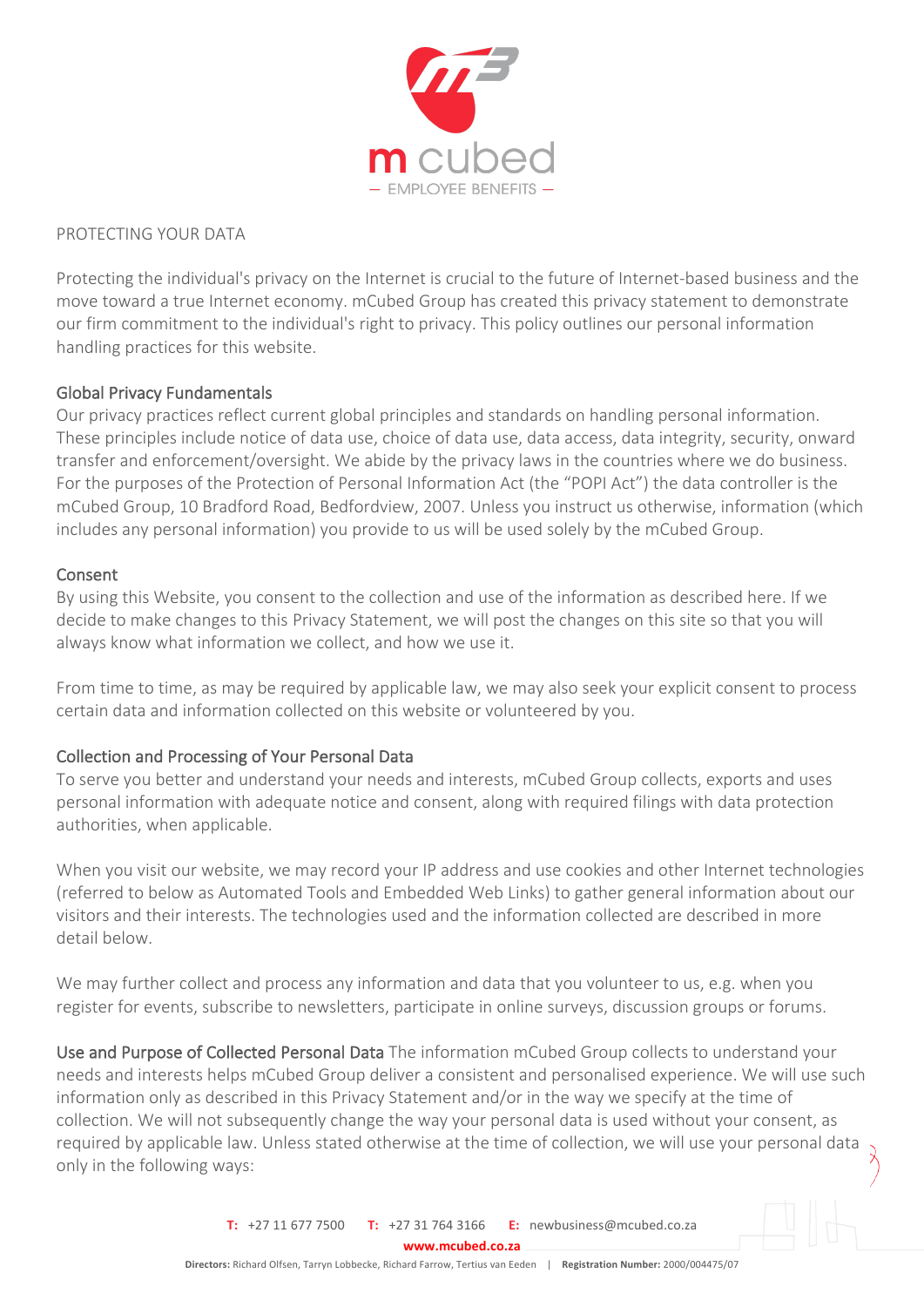

To keep you up to date on the latest product announcements, software updates, software upgrades, security patches, system enhancements, special offers and other information. This may occasionally include information from other technology companies or business partners about products and services that can add value to your mCubed Group products;

- To tailor information about our products and services to your individual interests. For example, during a visit to our site, it allows us to provide you with specific information on products and services that may be of interest;
- To provide the ability to create personal profile areas and view protected content;
- To conduct online "Click to Chat" and "Click to Call" sessions;
- In order to ensure and control the quality of the information and experience you have during chat sessions with mCubed Group by educating our personnel to effectively answer your questions;
- To provide the ability to contact you, and to provide customer feedback and support;
- To provide contests, or other marketing or promotional activities on the mCubedGroup.co.za or affiliate websites. Personal data may be collected to administer those programs;
- To conduct questionnaires and surveys in order to provide better products and services to our customers and end users. Your completion of any questionnaires is voluntary;
- To support recruitment inquiries; and
- To meet contractual obligations.

## IP Addresses

We use IP addresses to help diagnose problems, to administer our website and to gather demographic information. We may also use IP addresses or other information, such as your mCubedGroup.co.za user information you have shared on this website or at any earlier occasion or a campaign code, to determine which pages on our sites are being visited and topics that may be of interest so we can provide you with information about relevant products and services. mCubed Group will aggregate such data only in an anonymous way and will not tie it to a particular individual unless he or she has given consent. When you visit our site, we recognise only your domain name.

mCubed Group may also collect IP addresses (and other technical information such as browser type) during a Click-to-Chat or Click-to-Call sessions that you initiate. This information is collected when you connect to mCubed Group so that we may identify your session, deliver content based on the technical capabilities of your browser, and for quality control purposes. Your IP address will not be used to identify you unless you provide your prior consent.

mCubed Group will only gather information related to your visit to the mCubed Group site. We do not track or collect personal information from your visits to companies or entities outside the mCubed Group and its companies.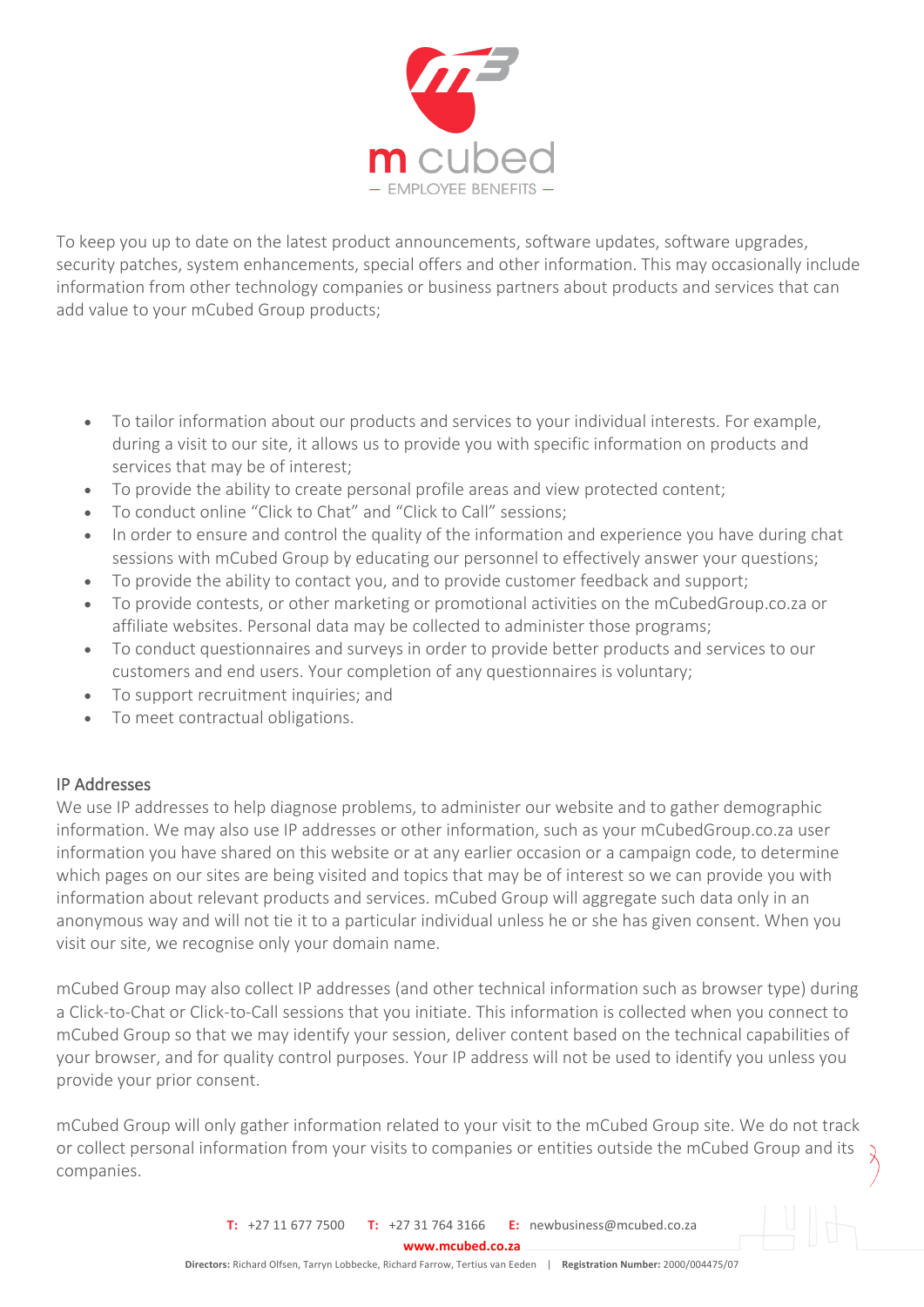

## Automated Tools

In addition to the information you provide, mCubed Group may also collect information during your visit to an mCubed Group website through automated tools, which include Web beacons, cookies, embedded Web links and other commonly used information-gathering tools. These tools collect certain standard information that your browser sends to our website, such as your browser type and language, access times and the address of the website from which you arrived at an mCubed Group website. Using these tools, mCubed Group is also able to confirm receipt of e-mails that the recipient consented to receive, and can track other information such as pages visited on the mCubed Group site and whether or not the recipient registers for an event offered by mCubed Group and certain other aggregate data that is not related to a particular individual.

## Embedded Web Links

E-mails from mCubed Group often use links designed to lead you to a relevant area on the Web, after redirection through mCubed Group's servers. The redirection system allows mCubed Group to change the destination URL of these links, if necessary, and to determine the effectiveness of our marketing initiatives.

In e-mails, such links may also allow mCubed Group to determine if you have clicked on a link in the e-mail, and the information about this interaction may be connected to your personal identity. If you do not want mCubed Group to collect information about the links you clicked, you can simply choose not to click on the links in an e-mail that mCubed Group sends you.

#### **Cookies**

We use cookies to deliver personalised content, to save you having to re-enter your password repeatedly, to keep track of your shopping cart and to tailor our information offerings to how you and others use the site.

#### E-mail Addresses

If you choose to give us your e-mail address, we will communicate with you via e-mail. We do not share your e-mail address with others outside the mCubed Group and its of companies. You can choose not to receive any more e-mail at any time.

Depending on how your e-mail application is set up, information about you may be transmitted automatically when you send e-mail to mCubed Group.

If you choose to register for third-party services, we may need to send some information from your mCubedGroup.co.za registration to the service provider, possibly including your e-mail address.

## Shopping or Event Registration

Our site includes forms that you fill out to request information, products and services. These forms may collect your financial information, such as your bank details. mCubed Group promises to use any financial information that you submit solely for billing and payment purposes for that special transaction. This may include the transfer of your data to third parties involved in executing the transaction, such as banks, and other financial and credit control institutions.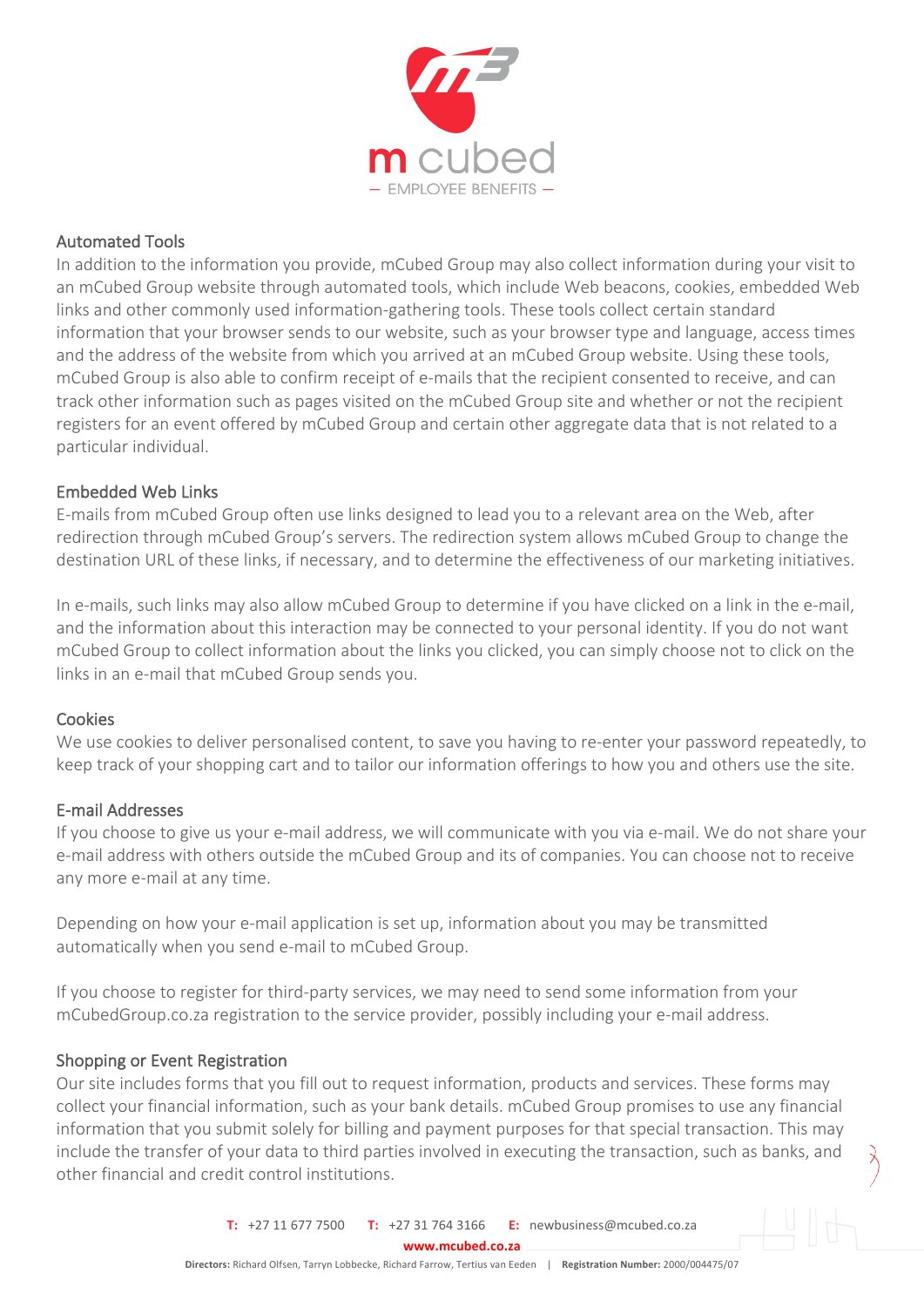

#### Sharing Your Personal Data

We safeguard your privacy interests around the world by ensuring that this mCubed Group site adheres to our data protection principles described in this statement.

Companies in the mCubed Group may use the information internationally in connection with processing your inquiries, to help improve our products and services and for processing and storage.

We may also share such information with business partners, service vendors, authorised third-party agents or contractors in order to provide a requested service or transaction, hosting websites, hosting event and seminar registration and providing customer support, or providing you with information on products and services that may be of interest to you.

We only provide these third parties with the minimum amount of personal data necessary to provide the services on our behalf, and the third parties are not permitted to use your personal data except for the limited purpose of completing the requested service or transaction.

We do not sell or rent your personal data to third parties for marketing purposes unless you have granted us permission to do so.

We may respond to subpoenas, court orders or legal process by disclosing your personal data and other related information, if necessary. We also may choose to establish or exercise our legal rights or defend against legal claims.

Circumstances may arise where, whether for strategic or other business reasons, mCubed Group decides to sell, buy, merge or otherwise reorganise businesses in some countries. Such a transaction may involve, in accordance with applicable law, the disclosure of personal information to prospective or actual purchasers, or the receipt of it from sellers. It is mCubed Group's practice to seek appropriate protection for information in these types of transactions.

We may collect and possibly share personal data and any other additional information available to us in order to investigate, prevent or take action regarding illegal activities, suspected fraud, situations involving potential threats to the physical safety of any person, violations of mCubed Group's terms of use, or as otherwise required by law.

While visiting mCubed Group's website, you may be directed to content or functionality that is hosted by a third-party supplier, not on mCubedGroup.co.za. Most often, this is done to host special events, such as contests or seminars. When information is collected on behalf of mCubed Group exclusively, the appropriate mCubed Group entity's privacy statement will be referenced on the site and will govern how information is used. For other, non- mCubed Group sites, the site's owner's privacy policy will be referenced. It is mCubed Group's practice to require such suppliers and business partners to handle information in a manner consistent with mCubed Group's privacy statement.

## Security of Your Personal Data

**T:** +27 11 677 7500 **T:** +27 31 764 3166 **E:** newbusiness@mcubed.co.za

**www.mcubed.co.za**